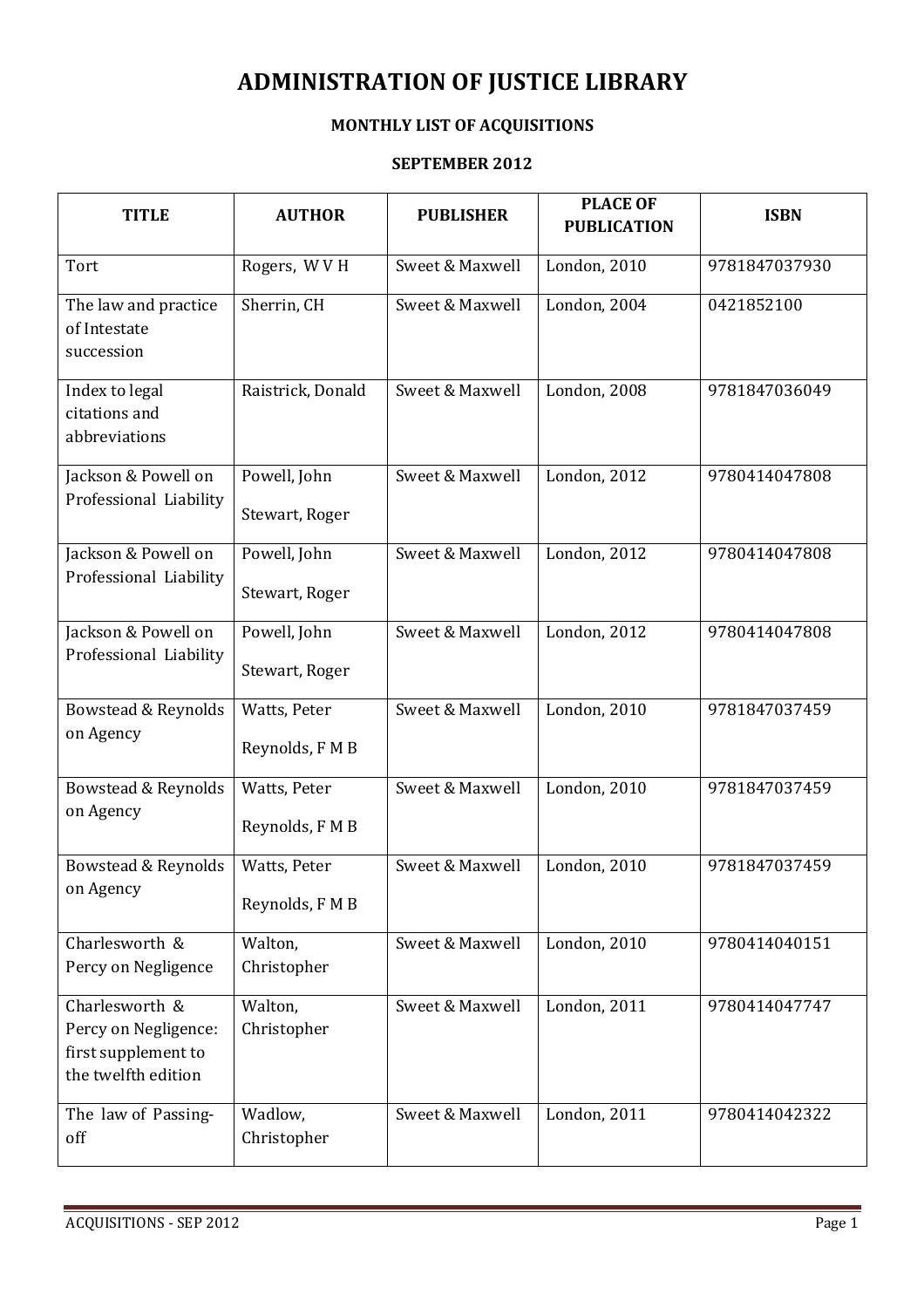| The law of torts in<br>New Zealand                                             | Todd, Stephen                     | <b>Brookers</b>      | Wellington, 2009     | 9780864726650 |
|--------------------------------------------------------------------------------|-----------------------------------|----------------------|----------------------|---------------|
| Russell on<br>Arbitration                                                      | Sutton, David                     | Sweet & Maxwell      | London, 2012         | 9780421966802 |
| Gatley on libel and<br>slander                                                 | Parkes Richard,<br>Q.C., M.A      | Sweet and<br>Maxwell | London               | 9780414042179 |
| Gatley on libel and<br>slander                                                 | Richard Parker,<br>Q.C., M.A      | Sweet and<br>Maxwell | London               | 9780414042179 |
| McGregor on<br>damages                                                         | McGregor, Harvey                  | Sweet and<br>Maxwell | London               | 9780414047761 |
| Gatley on Libel and<br>Slander                                                 | Patrick Milmo<br><b>Q.C., M.A</b> | Sweet and<br>Maxwell | London               | 9781847034922 |
| Gatley on Libel and<br>Slander                                                 | Patrick Milmo<br>Q.C., M.A        | Sweet and<br>Maxwell | London               | 9781847034922 |
| Gatley on Libel and<br>Slander                                                 | Patrick Milmo<br>Q.C., M.A        | Sweet and<br>Maxwell | London               | 9781847034922 |
| Colinvaux's law of<br>insurance                                                | Merkin, Robert                    | Sweet and<br>Maxwell | London               | 9780414042339 |
| McGregor on<br>damages                                                         | McGregor, Harvey                  | Sweet and<br>Maxwell | London               | 9780414047761 |
| Gatley on Libel and<br>Slander                                                 | Parkes Richard,<br>Q.C., M.A      | Sweet and<br>Maxwell | London               | 9780414042179 |
| McGregor on<br>damages                                                         | McGregor, Harvey                  | Sweet and<br>Maxwell | London               | 9780414047761 |
| McGregor on<br>damages                                                         | McGregor, Harvey                  | Sweet and<br>Maxwell | London               | 9781847034984 |
| McGregor on<br>damages                                                         | McGregor, Harvey                  | Sweet and<br>Maxwell | London               | 9781847034984 |
| McGregor on<br>damages                                                         | McGregor, Harvey                  | Sweet and<br>Maxwell | London               | 9781847034984 |
| Goode on payment<br>obligations in<br>commercial and<br>financial transactions | Proctor, Charles                  | Sweet & Maxwell      | <b>London</b> , 2009 | 9780421402805 |
| Goode on payment<br>obligations in<br>commercial and                           | Proctor, Charles                  | Sweet & Maxwell      | London, 2009         | 9780421402805 |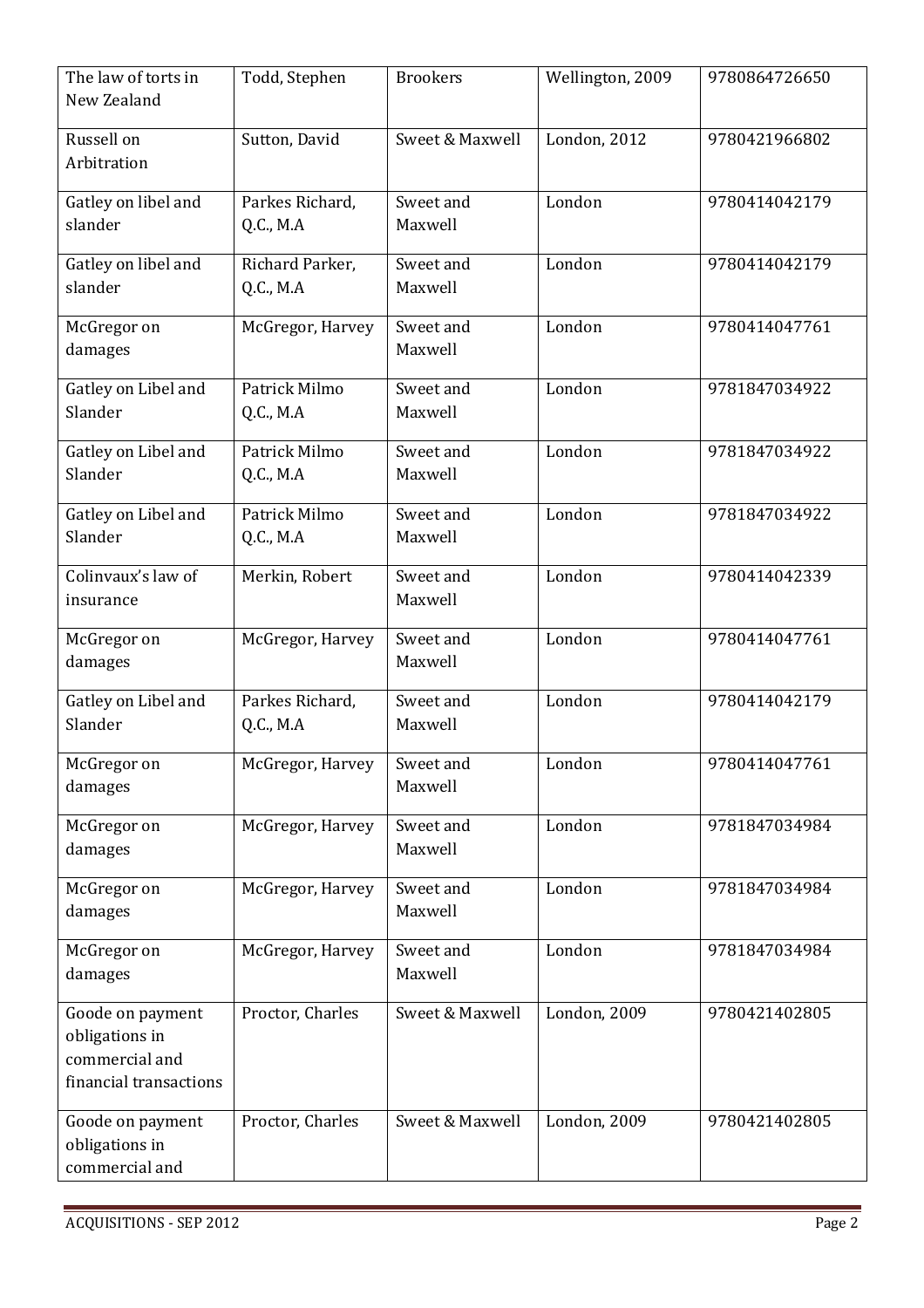| financial transactions                                                         |                  |                            |                 |                 |
|--------------------------------------------------------------------------------|------------------|----------------------------|-----------------|-----------------|
| Goode on payment<br>obligations in<br>commercial and<br>financial transactions | Proctor, Charles | Sweet & Maxwell            | London, 2009    | 9780421402805   |
| Charlesworth's<br>company law                                                  | Girvin, Stephen  | Sweet & Maxwell            | London, 2010    | 139781847039194 |
| <b>Black's Law</b><br>Dictionary                                               | Garner, Bryan    | <b>WEST</b>                | New York, 2009  | 9780314199492   |
| <b>Black's Law</b><br>Dictionary                                               | Garner, Bryan    | <b>WEST</b>                | New York, 2009  | 9780314199492   |
| <b>Black's Law</b><br>Dictionary                                               | Garner, Bryan    | <b>WEST</b>                | New York, 2009  | 9780314199492   |
| Arlidge, Eady & Smith<br>on Contempt                                           | Eady, David      | Sweet & Maxwell            | London, 2011    | 9780414043220   |
| Arlidge, Eady & Smith<br>on Contempt                                           | Eady, David      | Sweet & Maxwell            | London, 2011    | 9780414043220   |
| Arlidge, Eady & Smith<br>on Contempt                                           | Eady, David      | Sweet & Maxwell            | London, 2011    | 9780414043220   |
| Copinger and Skone<br>James on copyright<br>vol. 1                             | Garnett, Kevin   | Sweet & Maxwell            | London, 2011    | 9780414043312   |
| Copinger and Skone<br>James on copyright<br>vol. 2 Materials                   | Garnett, Kevin   | Sweet & Maxwell            | London, 2011    | 9780414043312   |
| The Law of Evidence                                                            | Dennis, Ian      | Sweet & Maxwell            | London, 2010    | 9781847038562   |
| The Law's Lumber<br>Room                                                       | Watt, Francis    |                            | London, 1896    |                 |
| Essays in memory of<br><b>Oliver Deneys</b><br>Schreiner                       | Kahn, Ellison    | Juta & co                  | Cape Town, 1983 | 0702113352      |
| An introduction to<br>Roman Dutch Law                                          | Lee, RW          | Oxford University<br>Press | London, 1953    |                 |
| An introduction to<br>Roman Dutch Law                                          | Lee, RW          | Oxford University<br>Press | London, 1953    |                 |
| The elements of<br>Roman Law with a<br>translation of the                      | Lee, RW          | Sweet & Maxwell            | London, 1956    |                 |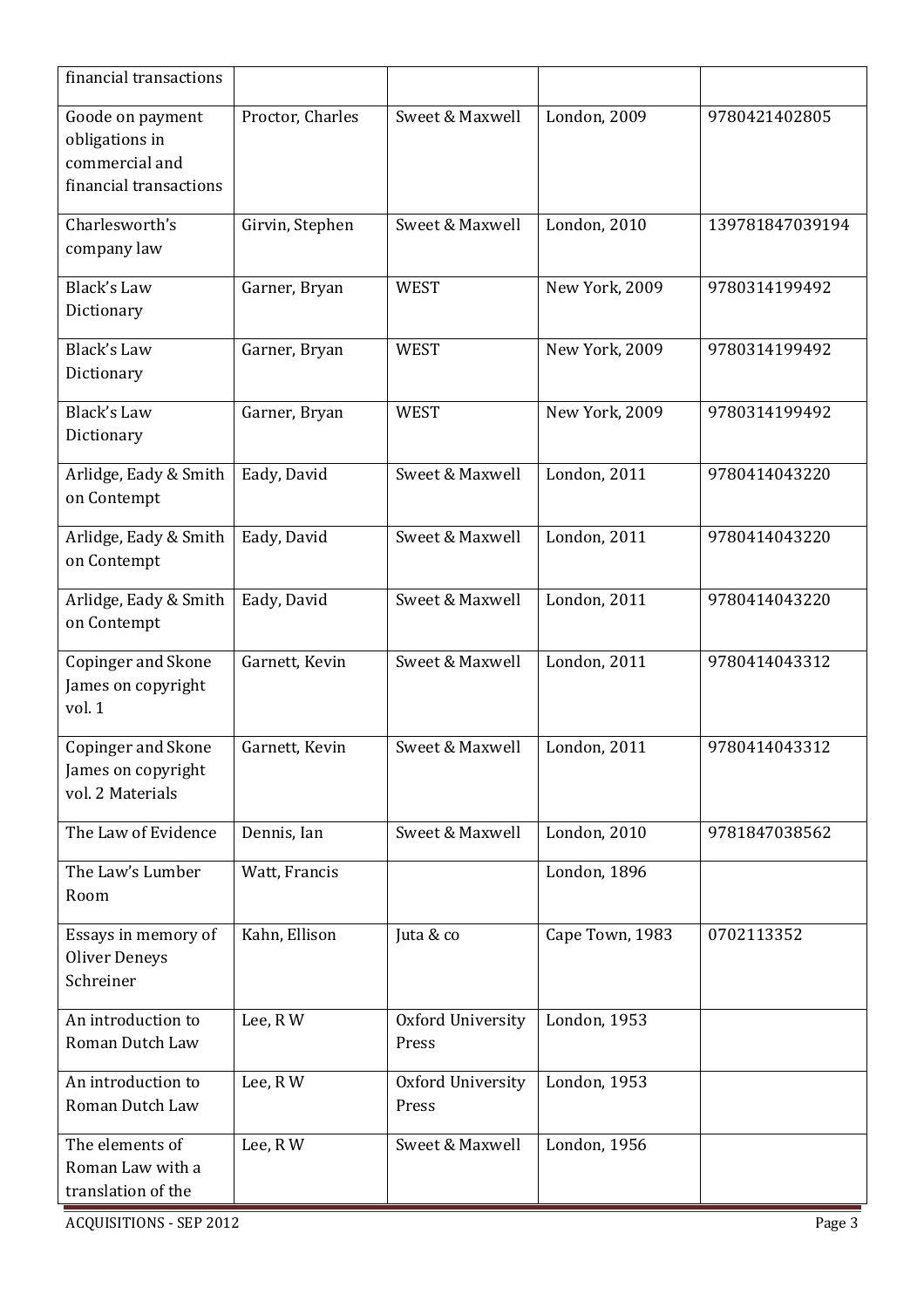| Institutes of Justinian                                                                                                             |                                |                               |                    |               |
|-------------------------------------------------------------------------------------------------------------------------------------|--------------------------------|-------------------------------|--------------------|---------------|
| The elements of<br>Roman Law with a<br>translation of the<br>Institutes of Justinian                                                | Lee, RW                        | Sweet & Maxwell               | London, 1944       |               |
| English and Roman-<br>Dutch law: being a<br>statement of the<br>differences between<br>the law of England<br>and Roman-Dutch<br>law | Morice, George                 | The African Book<br>Company   | London, 1905       |               |
| <b>Wills and Trusts</b><br>service Issue 15                                                                                         | Pace, RP                       | LexisNexis                    | Durban, 2011       | 9780409047806 |
| Trust Law and<br>Practice service issue<br>3                                                                                        | Oliver, PA<br>Strydom, S       | LexisNexis                    | Durban, 2011       | 9780409022247 |
| Jacobs' Law of Trusts<br>in Australia                                                                                               | Heydon, JD                     | LexisNexis<br>butterworths    | Australia, 2006    | 0409321249    |
| Trusts Law and<br>Practice                                                                                                          | Geach, Walter<br>Yeats, Jeremy | Juta                          | Cape Town, 2008    | 9780702178658 |
| South African Trust<br>Law: principles and<br>practice                                                                              | Toit, F Du                     | LexisNexis                    | Durban, 2007       | 9780409026320 |
| <b>Customs and Excise</b><br>Guide to<br>classification service<br>issue 18                                                         |                                | LexisNexis                    | Durban, 2011       |               |
| <b>Customs and Excise</b><br>Guide to<br>classification service<br>issue 18                                                         |                                | LexisNexis                    | Durban, 2011       |               |
| Customs and excise                                                                                                                  |                                | LexisNexis                    | Durban, 2011       |               |
| Common Law of<br>South Africa vol. II                                                                                               | Nathan, Manfred                | <b>Central News</b><br>Agency | South Africa, 1913 |               |
| Common Law of<br>South Africa vol. IV                                                                                               | Nathan, Manfred                | African Book Co               | London, 1907       |               |
| Common Law of                                                                                                                       | Nathan, Manfred                | <b>Central News</b>           | South Africa, 1913 |               |